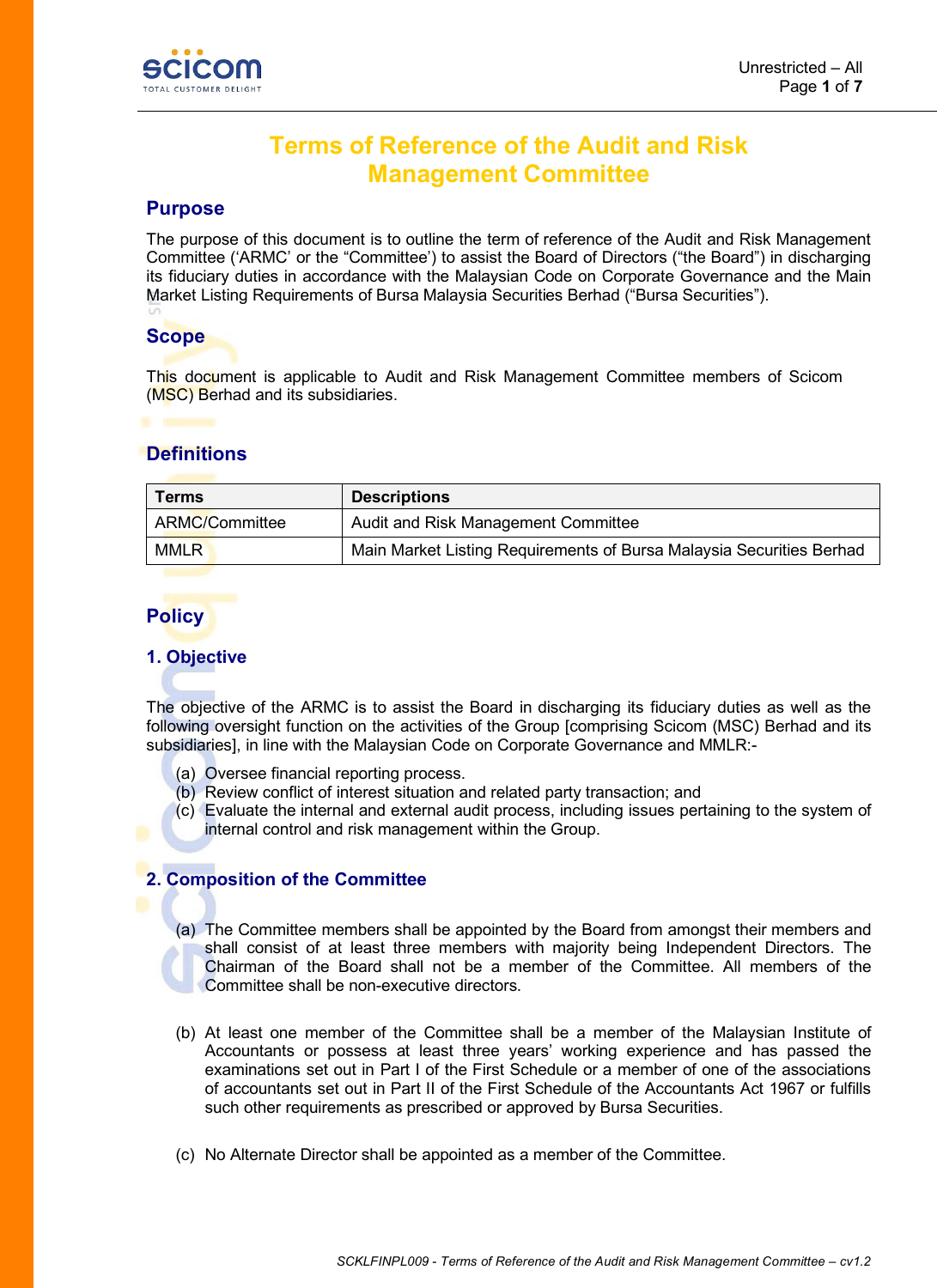

- (d) The members of the Committee shall elect a Chairman from amongst its members who shall be an Independent Non-Executive Director.
- (e) In the event of any vacancy in the Committee resulting in the non-compliance with paragraphs 15.09(1) and 15.10 of the MMLR (i.e. the requirements on the composition and Chairman of the Committee), the vacancy shall be filled within 3 months of that event.
- (f) A former key audit partner shall observe a cooling-off period of at least three (3) years before being appointed as a member of the Committee.
- (g) The Nominating and Remuneration Committee must review the term of office and performance of the Committee and each of its members annually to determine whether the Committee and its members have carried out their duties in accordance with their terms of reference.

## **3. Meetings**

# **3.1. Frequency of Meeting**

(a) The Committee shall meet not less than four (4) times a year or more frequently as circumstances dictate. The Chairman may call for a meeting of the Committee if a request is made by any Committee member, the Chief Executive Officer, the internal or external auditors.

# **3.2. Proceedings of Meeting**

- (a) The quorum for a Committee meeting shall be two (2) members of which the majority of members present must be Independent Non-Executive Directors.
- (b) The agenda of the Committee meetings shall be circulated before each meeting to members of the Committee.
- (c) If at any meeting, the Chairman of the Committee is not present within fifteen (15) minutes of the time appointed for holding the same, the members of the Committee present shall choose one of their number who shall be an Independent Non-Executive Director to be the Chairman of such meeting.
- (d) The Company Secretary, his/ her representative or other appropriate senior officer act as the Secretary of the Committee.
- (e) Questions arising at any meeting shall be decided by a majority of votes. In case of an equality of votes, the Chairman of the Committee shall have a second or casting vote, except where two (2) members form a quorum, the Chairman of a meeting at which only such a quorum is present, or at which only two (2) members are competent to vote on the question at issue shall not have a casting vote.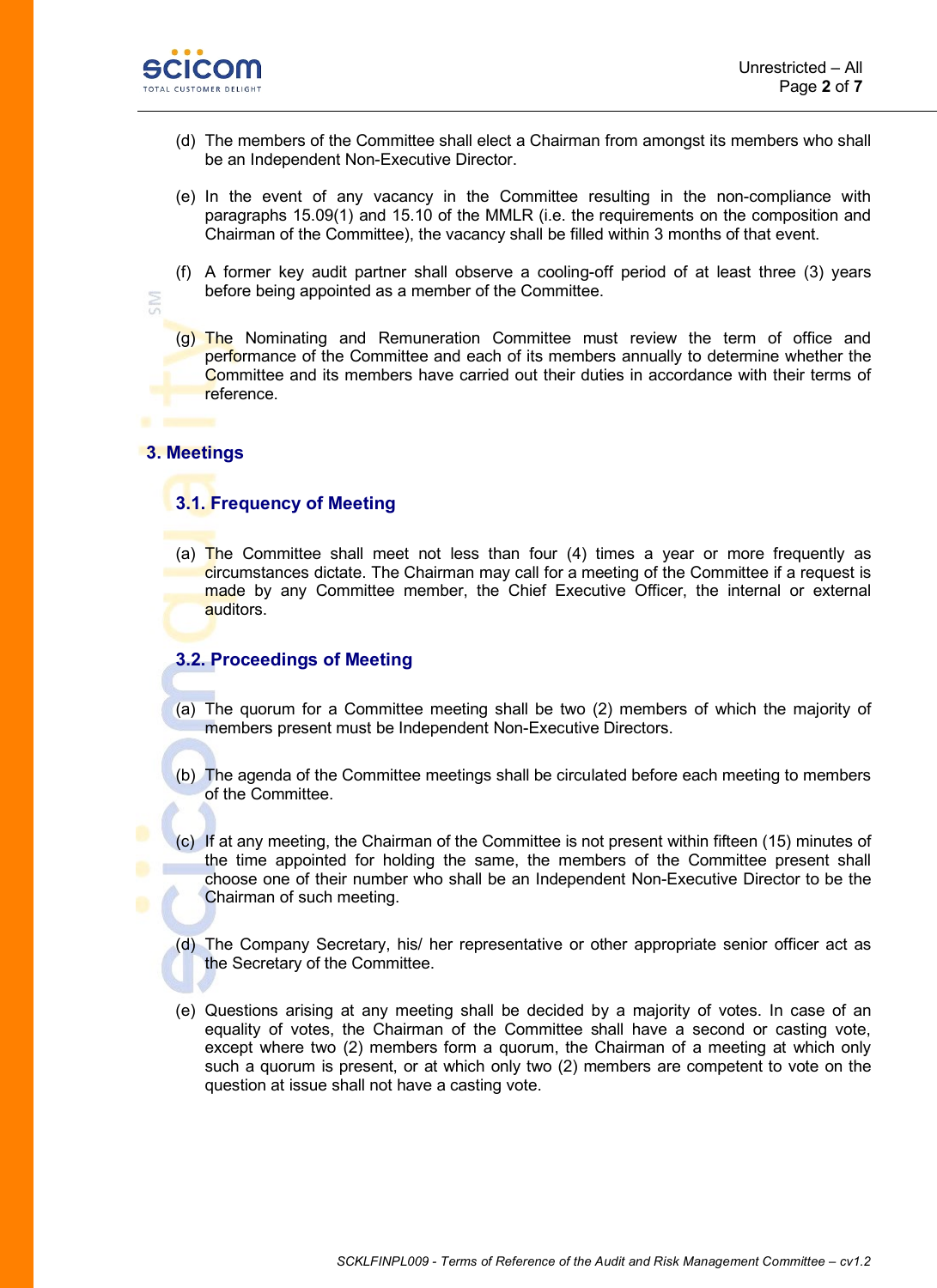

- (f) The Committee shall regulate the manner of proceedings of its meetings, having regard to normal conventions on such matter. A resolution in writing signed by all the members of the Committee shall be as effectual as if it has been passed at a meeting of the Committee duly convened and held. Any such resolution may consist of several documents in like form, each signed by one or more Committee members.
- (g) The Committee members may participate in a meeting by means of telephone conferencing, video conferencing or any similar or other communications equipment by means of which all persons participating in the meeting can hear each other. Such participation in a meeting shall constitute presence in person at such meeting.

# **3.3. Attendance at Meeting**

- (a) The presence of external auditors and internal auditors at any meeting of the Committee can be requested if required by the Committee.
- (b) Other members of the Board, Senior Management and employees of the Company and its Group may attend the meeting (specific to the relevant meeting) upon the invitation of the Committee.
- (c) The Committee shall meet with external auditors and internal auditors without the presence of any Executive Director, Management or employees, whenever deemed necessary.

# **3.4. Keeping and Inspection of Minutes**

- (a) Minutes of the Committee shall be signed by the Chairman of the Committee meeting at which the proceedings were held or by the Chairman of the next succeeding meeting.
- (b) The books containing the minutes of proceedings of the Committee meeting shall be kept by the Company at its registered office or a place to be determined by the Board and copies thereof shall be circulated to all members of the Board.
- (c) Any request by Management or other persons to inspect the minutes shall be subject to the approval of the Committee.

# **4. Authority**

The Committee shall in accordance with the procedure determined by the Board and at the cost of the Company:

- (a) have the authority to appoint the internal auditors of the Company and establish an internal audit function which is independent of the activities and ensure that the internal auditors report directly to the Committee.
- (b) have explicit authority to investigate any matter within the terms of reference.
- (c) have the resources, including obtaining independent professional or other advice, which the Committee requires to perform the duties.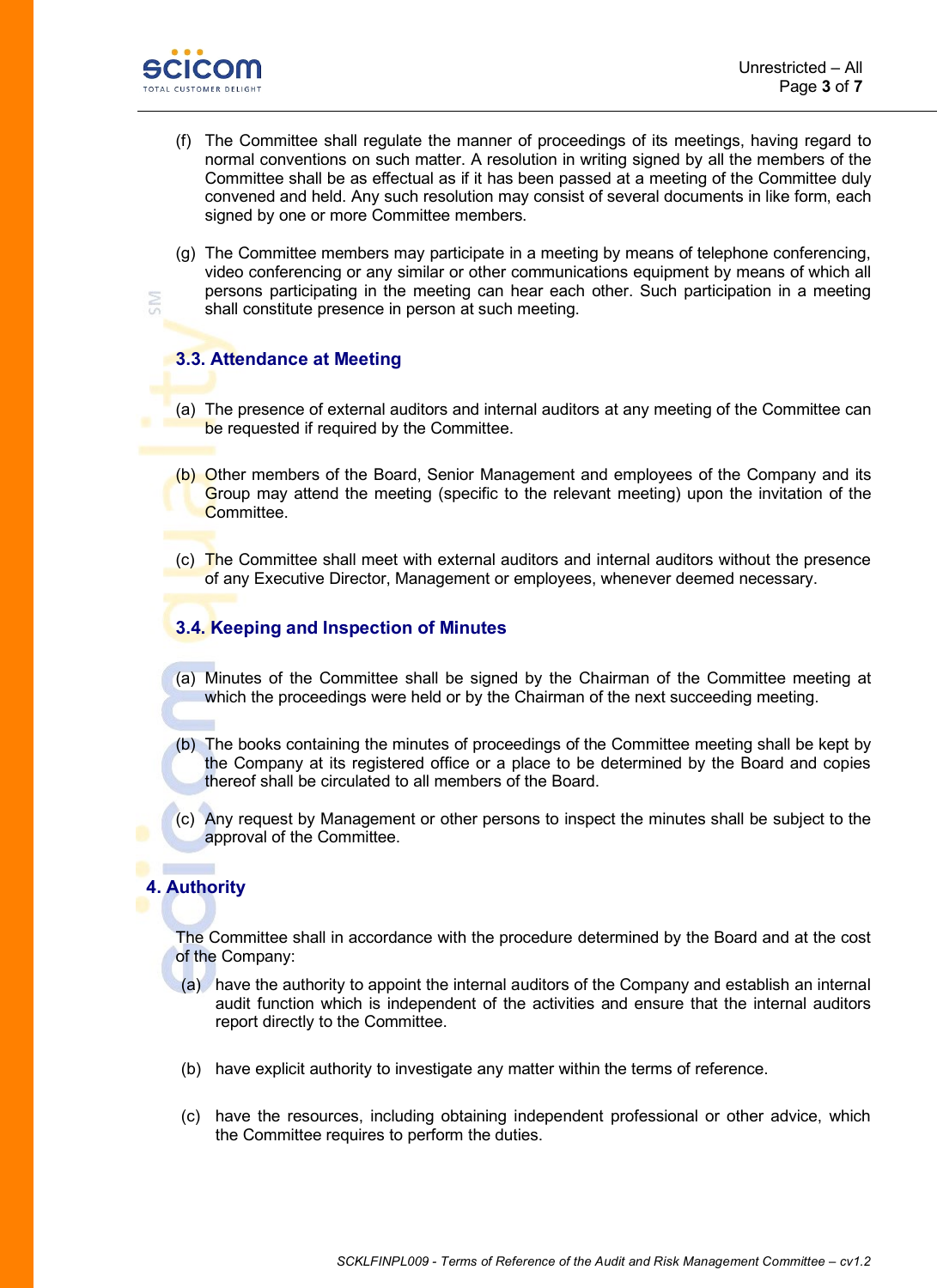

- (d) have full and unrestricted access to any information which the Committee requires in the course of performing the duties.
- (e) have unrestricted access to the Chief Executive Officer of the Company.
- (f) have direct communication channels with the external auditors and internal auditors.
- (g) be able to invite outsiders with relevant experience to attend its meetings, if necessary.
- (h) be able to convene meetings with the external auditors, the internal auditors or both, excluding the attendance of other executive Board members, Management and employees of the Company, whenever deemed necessary; and
- $(i)$  be able to oversee, consider, assess and monitor the risk management activities of the Group, approve the appropriate risk management procedures and measure the methodologies across the organisation as well as identify and manage the strategic business risks of the Group.

#### **5. Duties and Responsibilities**

The duties and responsibilities of the Committee shall include the following:-

# **5.1. Matters relating to External Audit and Financial Reporting**

- (a) To consider the appointment of the external auditors, the audit fee and any question of resignation or dismissal.
- (b) To set policies and procedures to assess the suitability, objectivity and independence of the external auditors.
- (c) To review the nature, scope and quality of external audit plan/arrangements.
- (d) To review quarterly and annual financial statements of the Company before recommending to the Board for approval, focusing in particular on the going concern assumption, compliance with accounting standards and regulatory requirements, any changes in accounting policies and practices, areas involving significant judgment, estimation or uncertainty in the Group's financial results, significant one-off transactions, unusual events or transactions, significant issues arising from the audit and how these matters are addressed;
	- (e) To review the adequacy of disclosure of information essential for fair presentation of the financial affairs of the Company and the Group.
	- (f) To review the external auditors' audit report on the financial statements;
	- (g) To review any management letter sent by the external auditors and the Management's response to such letter.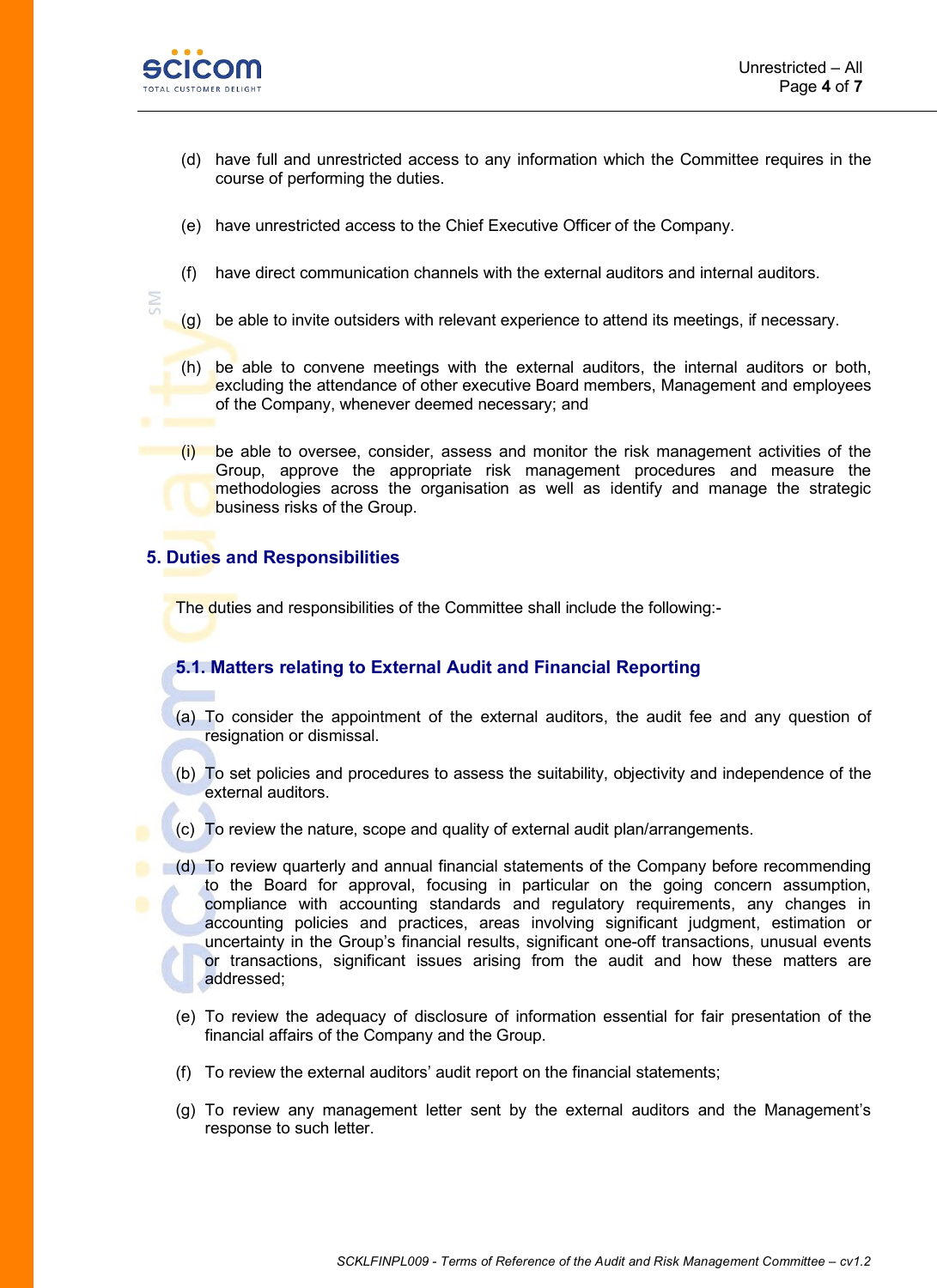

- (h) To review any letter of resignation from the external auditors.
- (i) To consider and review whether there is reason (supported by grounds) to believe that the Company's external auditors are not suitable for re-appointment, as well as the nomination of person(s) as external auditors.
- (j) To review the adequacy of co-operation and assistance provided by the Company's employees to the external auditors.
- (k) To discuss problems and reservations arising from the interim and final audits on any significant audit findings, reservations, difficulties encountered or material weakness reported.
- (I) To review the non-audit services provided by the external auditors and/or a firm or corporation affiliated to the external auditors to the Company for the financial year, including the nature of the non-audit services, fee of the non-audit services, individually and in aggregate, relative to the external audit fees and safeguards deployed to eliminate or reduce the threat to objectivity and independence the conduct of the external audit resulting from the non-audit services provided; and
- (m) To review any related party transaction and conflict of interest situation that may arise within the Group including any transaction, procedure or course of conduct that raises questions of management integrity.

#### **5.2. Matters relating to Internal Audit Function**

- (a) To review the adequacy of the scope, functions, competency and resources of the internal audit functions and that it has the necessary authority to carry out the work.
- (b) To review the internal audit programme, processes, the results of the internal audit programme, processes or investigation undertaken and where necessary ensure that appropriate actions are taken on the recommendations of the internal auditors.
- (c) To review the follow up actions by the Management on the weakness of internal accounting procedures and controls.
- (d) To review on all areas of significant financial risk and the arrangements in place to contain those risks to acceptable levels.
- (e) To review the adequacy of co-operation and assistance provided by the Company's employees to the internal auditors.
- (f) To approve any appointment or termination of senior staff members of the internal audit function (for in-house internal audit function)/ internal audit service provider (for out-sourced internal audit function); and
- (g) To review any letter of resignation of internal audit staff members/ service provider and provide the resigning staff member/ service provider an opportunity to submit his/ their reasons for resigning.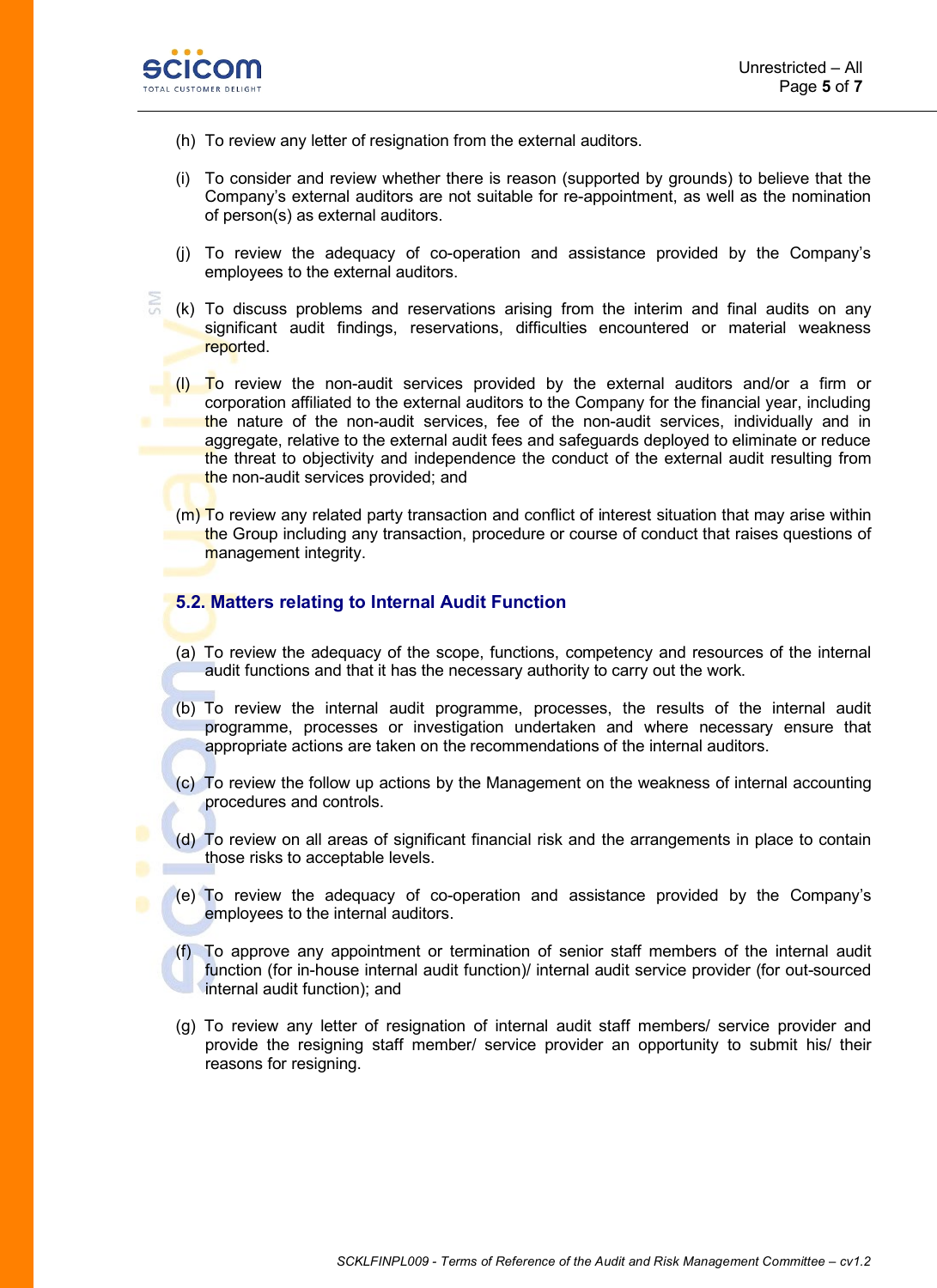

**SN** 

#### **5.3. Matters relating to Risk Management and Internal Control Function**

- (a) To review the adequacy and effectiveness of the risk management, internal control, anticorruption, whistleblowing and governance processes, which includes the appropriateness of processes in place for the identification and management of significant risks.
- (b) To review the Group's overall risk appetite, tolerance and strategy, taking into consideration of the current and prospective macroeconomic, financial environment and other authorities sources that may be relevant to the Group's risk policy;
- (c) To oversee the risk management activities of the Group and ensure compliance and effective implementation of risk policy and objectives.
- (d) To review the effectiveness of overall risk management and ensure that all the key risks and control lapses have been addressed.
- $(e)$  To review and monitor the business and financial risks facing by the Group and to ensure that all high impact risks are adequately managed at various levels within the Group.
- (f) To review and rate the risks of auditable areas and ensure that all high and critical risk areas are audited annually.
- $(g)$  To provide assurance of the adequacy and reliability of the risk management processes in compliance with risk-related regulatory requirements.
- (h) To review the Group's process in detecting fraud.
- (i) To recommend to the Board the appointment and/or removal of the Chief Risk Officer; and
- (j) To review risk management reports from the Chief Risk Officer.

# **5.4. Other matters**

- (a) To consider and review any significant transactions which are not within the normal course of business and any related party transactions that may arise within the Company and the Group.
- (b) To report to Bursa Securities on any matter reported by the Board of the Company which has not been satisfactorily resolved resulting in a breach of the MMLR.
- (c) To prepare reports, at the end of each financial year to the Board which includes the following:-
	- the composition of the Committee, including the name, designation (indicating the Chairman) and directorship of the members (indicating whether the directors are independent or otherwise).